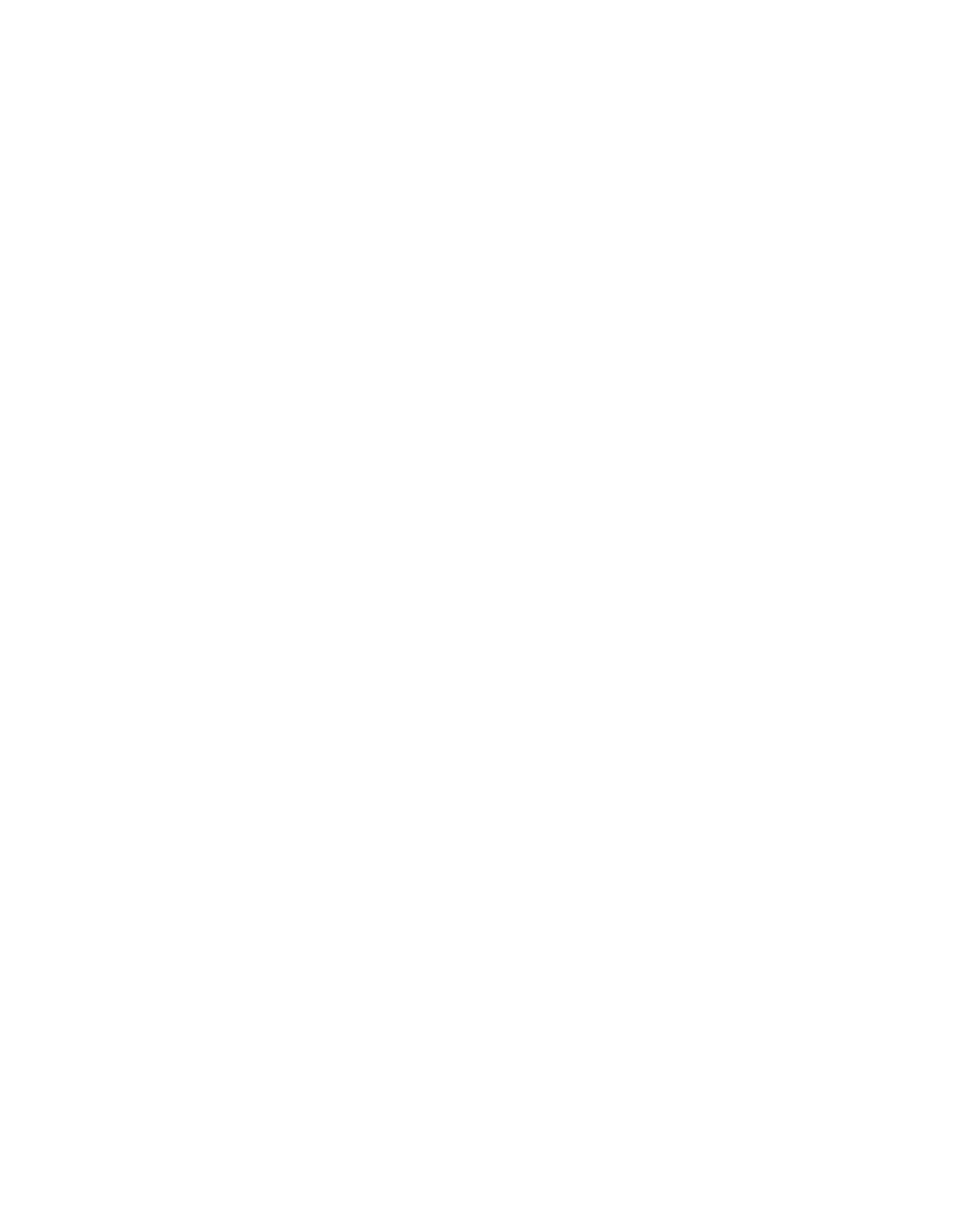# **TABLE OF CONTENTS**

## **Submission on Immigration Consultants**

| I.                    |                                                                                                                                                                                                                                                                                                                                                                                                                                                                                                                                 |
|-----------------------|---------------------------------------------------------------------------------------------------------------------------------------------------------------------------------------------------------------------------------------------------------------------------------------------------------------------------------------------------------------------------------------------------------------------------------------------------------------------------------------------------------------------------------|
| II.                   |                                                                                                                                                                                                                                                                                                                                                                                                                                                                                                                                 |
| Ш.                    | <b>SELF-REGULATION OF IMMIGRATION CONSULTANTS 3</b><br>Would this measure be effective in controlling consultants and reducing<br>the risks of abuse? $\dots \dots \dots \dots \dots \dots \dots \dots \dots \dots \dots \dots 4$<br>Once the regulatory body is established by regulation, how will CIC and<br>If the discussions with the associations of consultants proved<br>unproductive, should CIC adopt the Australian model by setting up its<br>own body to regulate consultants, despite the possible objections of |
| $\mathbf{IV}_{\cdot}$ | How can CIC ensure that lawyers specializing in immigration will have<br>to meet the same rigorous education and training admission standards<br>that are contemplated in order to practice in the field. 8<br>Is adequate use made of a system of compensation, financial or other, for<br>dissatisfied clients who have retained a lawyer or consultant?  10<br>Does CIC presently have a responsibility to require that immigration<br>consultants are regulated in the practice of immigration law? $\dots$ 11              |
| V.                    |                                                                                                                                                                                                                                                                                                                                                                                                                                                                                                                                 |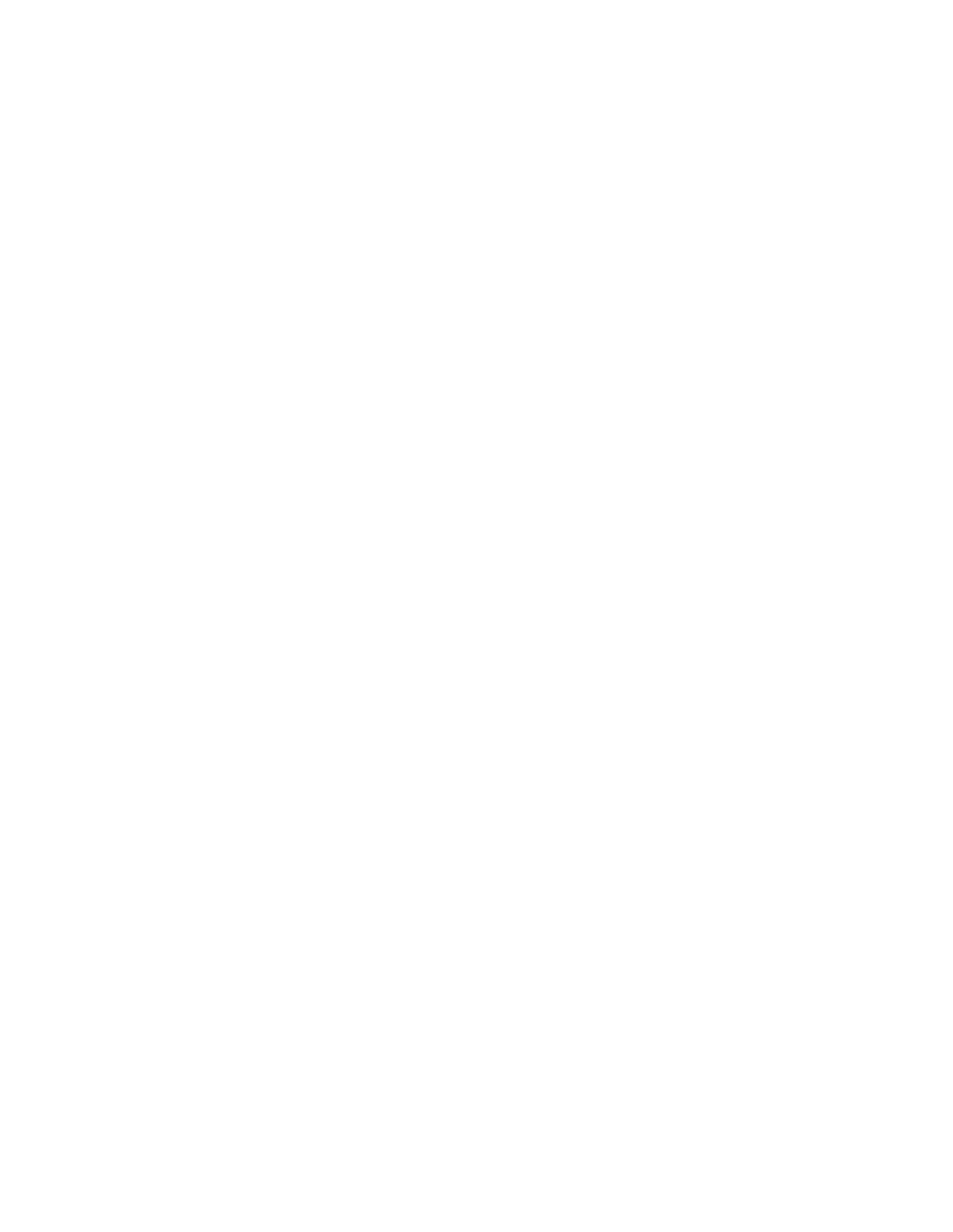#### **PREFACE**

The Canadian Bar Association is a national association representing over 36,000 jurists, including lawyers, notaries, law teachers and students across Canada. The Association's primary objectives include improvement in the law and in the administration of justice.

This submission was prepared by the National Citizenship and Immigration Law Section of the Canadian Bar Association, with assistance from the Legislation and Law Reform Directorate at National Office. The submission has been reviewed by the Legislation and Law Reform Committee and approved as a public statement of the National Citizenship and Immigration Law Section of the Canadian Bar Association.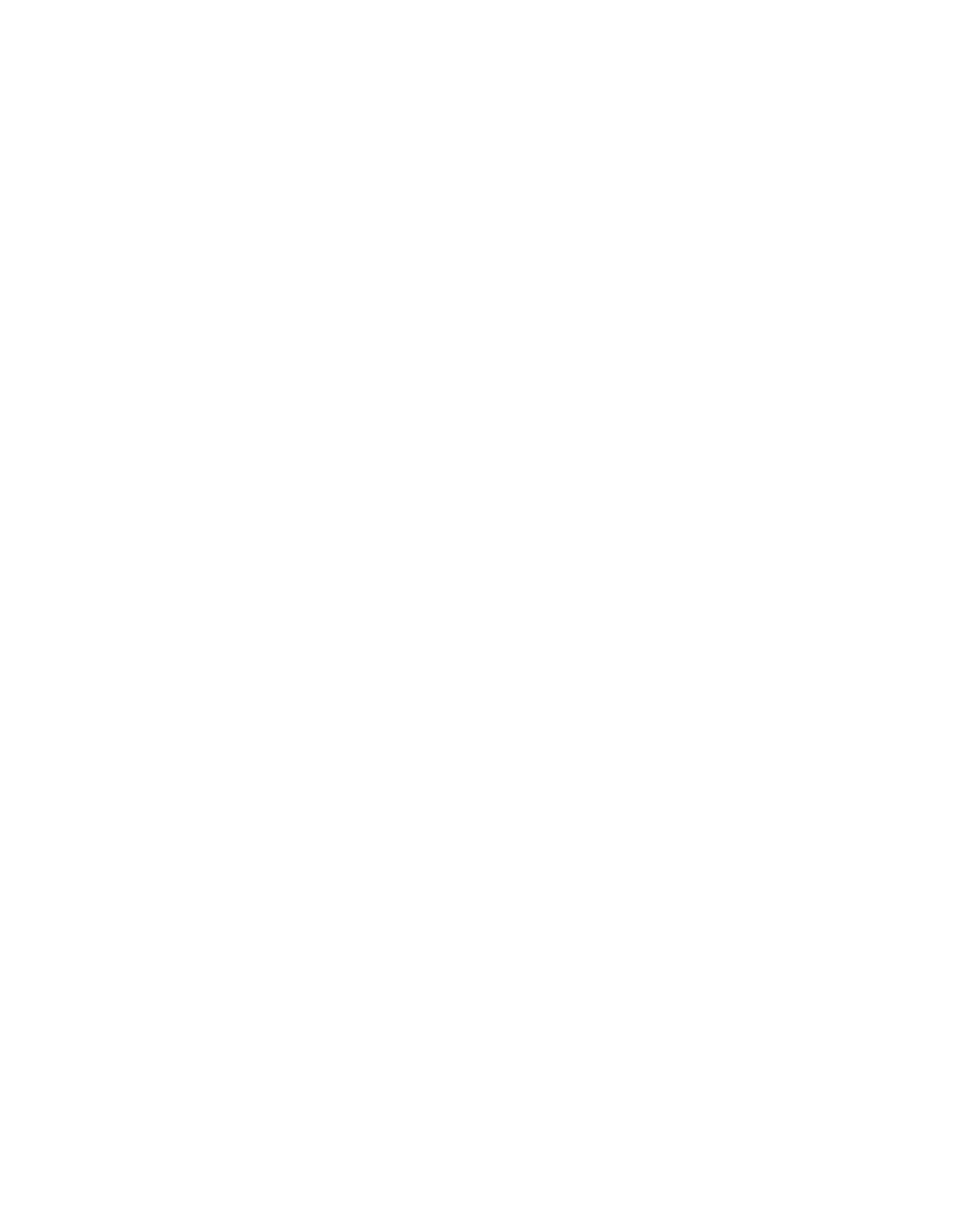## **Submission on Immigration Consultants**

### **I. INTRODUCTION**

In 1995, the House of Commons Standing Committee on Citizenship and Immigration concluded its study on immigration consultants, documenting serious and on-going problems flowing from the absence of regulation of immigration consultants.<sup>1</sup> Since then, there have been no regulatory changes to provide needed public protection, either through the *Immigration Act* or through enactment of appropriate provincial and territorial legislation.

The National Citizenship and Immigration Law Section of the Canadian Bar Association (the Section) presented a submission to the Parliamentary Committee, encouraging regulation of those who practise immigration law for a fee. $2$  The Section is concerned about the lack of progress to implement regulations.

Provisions in the *Immigration Act* that address the practice of law or client representation deal only with representation before two of the three divisions of the Immigration and Refugee Board (IRB).<sup>3</sup> Nothing in the *Immigration Act* permits or prohibits a non-lawyer from acting within the broader areas of immigration legal practice, including drawing, revising or settling any document for use in a proceeding which is judicial or extra-judicial in nature under the *Immigration Act*, giving advice on immigration matters, representing a client in matters arising under

<sup>1</sup> House of Commons, *Immigration Consultants: It's Time to Act*, Ninth Report of the Standing Committee on Citizenship and Immigration, December 1995

<sup>2</sup> Canadian Bar Association, National Immigration Law Section, *Submission on Immigration Consultants*, June 1995

<sup>3</sup> Sections 30 and 69(1) refer to the Adjudication Division and the Convention Refugee Determination Division.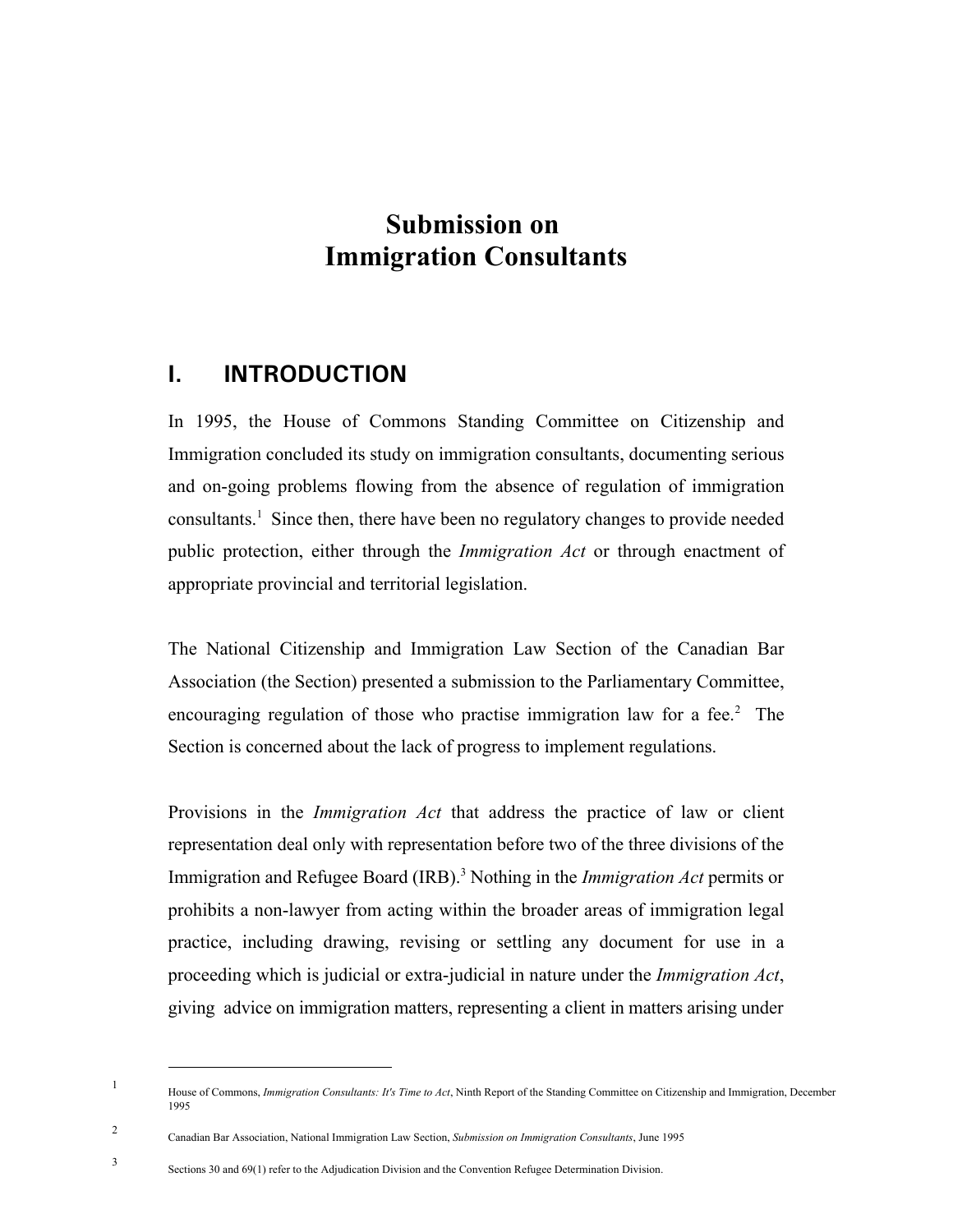the *Immigration Act* such as the preparation of visa applications, appearances before the Appeal Division of the IRB, or appearances before the Federal Court of Canada.

Citizenship and Immigration Canada (CIC) has undertaken discussions with organizations representing immigration consultants, with a possible view to implementing a regulatory scheme. CIC has invited the Section to comment on certain issues in establishing a regulatory scheme. The Section's views are based on its overarching goal of promoting laws and policies in the public interest, and the experience of its members as part of a longstanding self-regulated profession. The Section would welcome the opportunity to share its expertise to assist CIC and the associations of immigration consultants in developing regulatory models.

## **II. CANADIAN BAR ASSOCIATION POSITION**

Public protection demands that those who provide advice in immigration matters must be regulated. In 1996, the governing Council of the Canadian Bar Association adopted the following resolution, which provides the basis for our comments:

> **WHEREAS** the *Immigration Act* provides that the Governor in Council may make regulations requiring any person other than a member of a Bar in any province or territory of Canada to obtain a license from a prescribed authority to appear as "counsel" before the Immigration and Refugee Board;

**WHEREAS** the Immigration Law Section of The Canadian Bar Association participated in consultations with representatives of the Government of Canada and the Immigration and Refugee Board in November 1991, and presented its position with respect to the regulation of immigration consultants;

**WHEREAS** the Immigration Law Section presented a submission on regulating immigration consultants to the Parliamentary Sub-Committee on Immigration Consultants & Diminishing Returns in June 1995;

**WHEREAS** incidents of abuse indicate that certain measures are needed to protect the public interest in the provision of immigration consultant services;

**WHEREAS** unlicensed and unregulated non-resident immigration consultants cannot be effectively sanctioned for conduct which contravenes the *Immigration Act* or *Regulations*;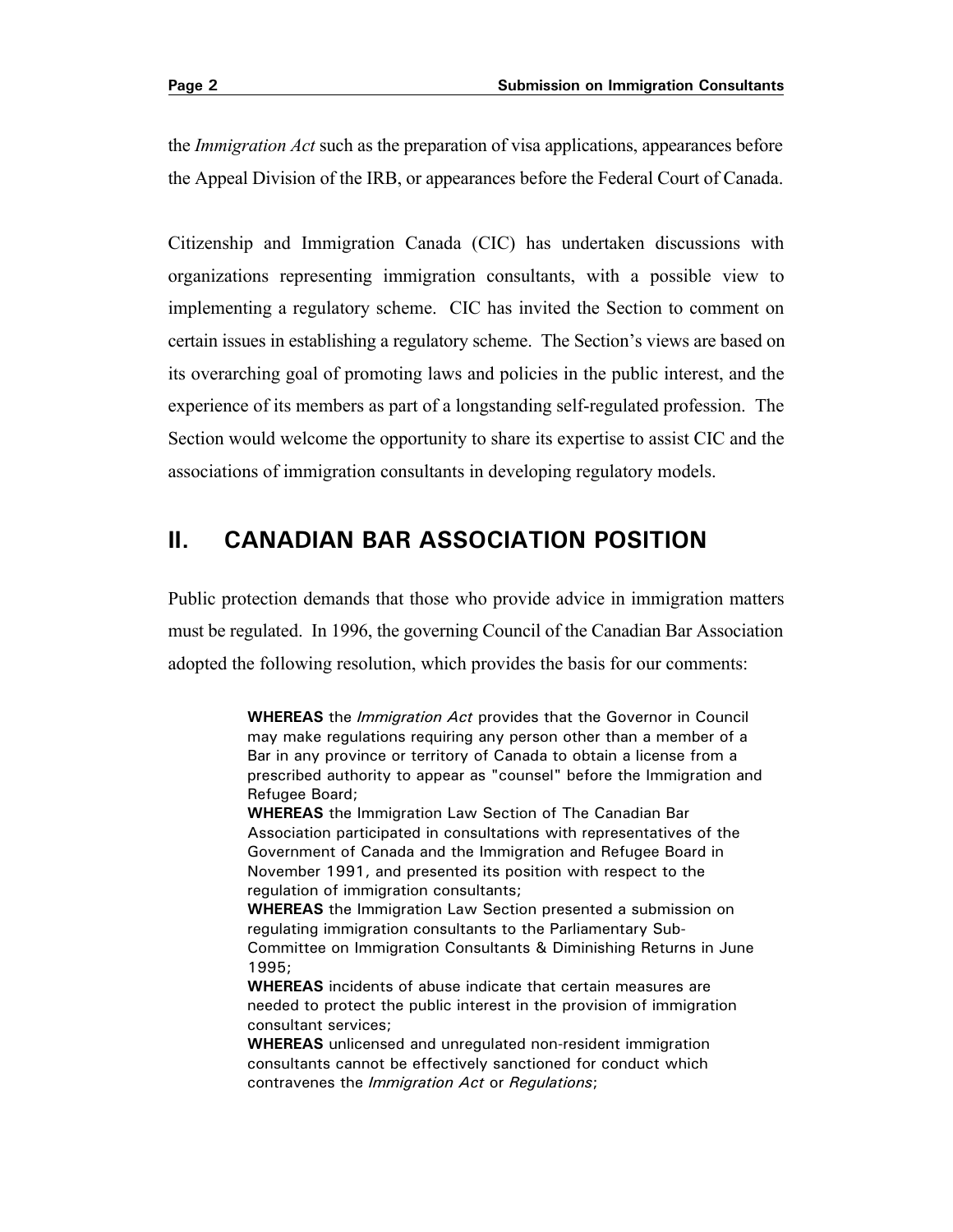**BE IT RESOLVED THAT** The Canadian Bar Association urge the Government of Canada

- 1. To amend the *Immigration Act* to define the practice of immigration law to include:
	- a) appearing as counsel;
	- b) drafting, revising or settling any document for use in any judicial or extra-judicial proceeding arising under the *Act*;
	- c) giving legal advice;
	- d) making an offer to do anything referred to in paragraphs (a) through (c);
	- e) making a representation that the person is qualified or entitled to do anything referred to in paragraphs (a) through (c);

when any of the foregoing acts are done for, or in expectation of, a fee, gain or reward, direct or indirect, from the person for whom the acts are performed.

- 2. To further amend the *Immigration Act* to provide:
	- a) that only members in good standing of a provincial or territorial law society can practice immigration law for remuneration; or
	- b) that only "counsel" can practice immigration law for remuneration, unless prohibited by a court of relevant jurisdiction, that counsel be defined to include members in good standing of a provincial or territorial law society, and consultants who are licensed by a licensing body, and that a licensing body for immigration consultants be established which will:
		- i) set admission requirements;
		- ii) establish standards of competency;
		- iii) set up an insurance or compensation fund;
		- iv) adopt a code of ethics;
		- v) establish a complaint mechanism;
		- vi) define offences and penalties; and
		- vii) fix an annual licensing fee to cover the administrative costs of the licensing body so that there will be no cost to federal, provincial or territorial governments.
- 3. Alternatively, if the Government of Canada declines to limit those who may practice immigration law as set out in paragraphs 2(a) or 2(b) above, to limit the practice of immigration law only to individuals who are ordinarily resident in Canada.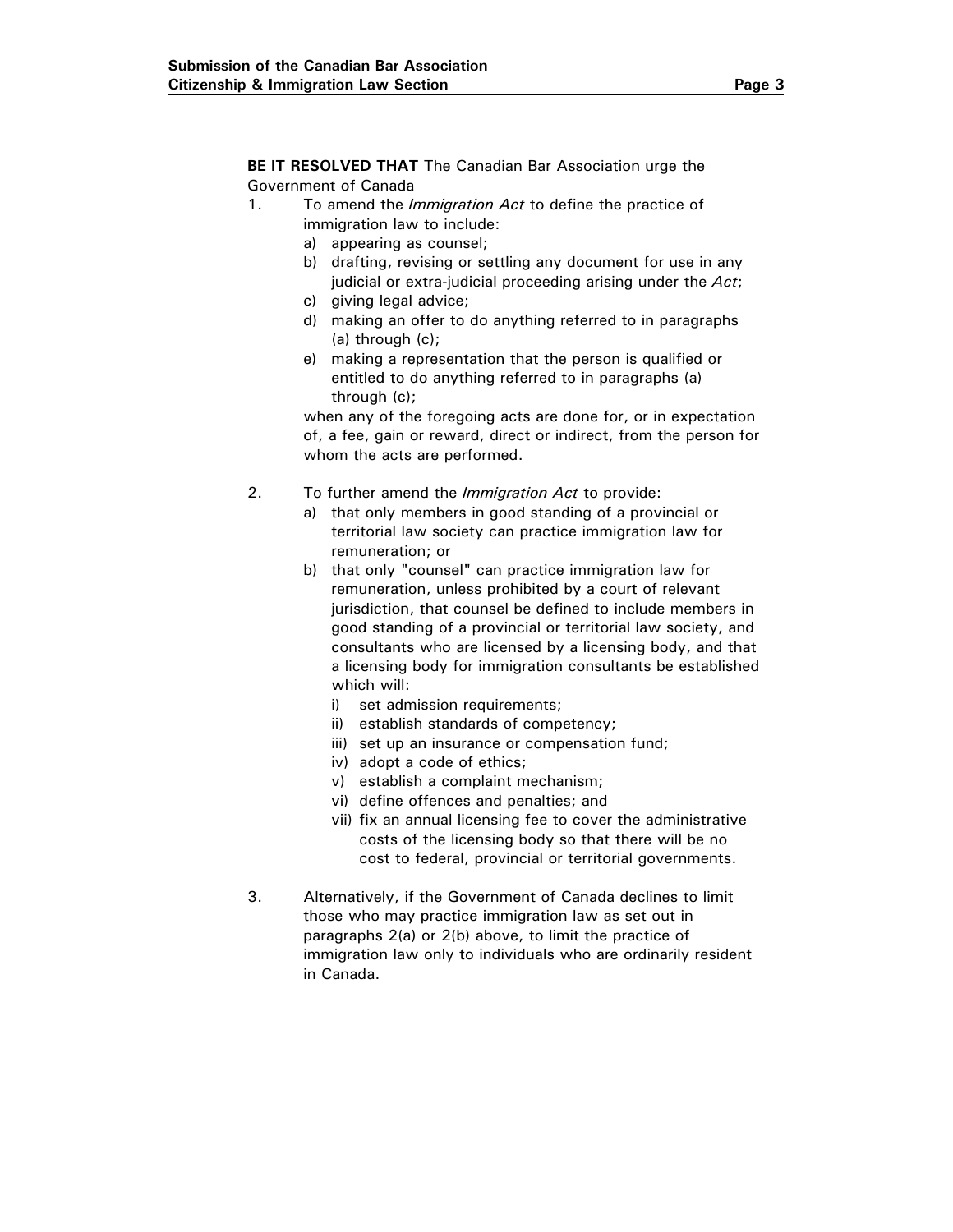## **III. SELF-REGULATION OF IMMIGRATION CONSULTANTS**

We understand that CIC prefers a model requiring anyone involved in the immigration advocacy process to be either a member of a law society or to be licensed under federal, provincial or territorial laws to regulate the practice of immigration consultants. The options are for governments to establish regulatory bodies, or for immigration consultants to establish regulatory bodies. This discussion focusses on a self-regulation model.

The onus would be on immigration consultants wishing to provide immigration advice and services to submit a proposal to the federal, provincial or territorial governments to establish a licensing body. Each provincial or territorial government or the federal government would assess the proposal against existing standards for self-governing bodies. The self-governing body would have to provide admission requirements, standards of competency, an insurance or compensation fund, a code of ethics, a complaint mechanism, offences and penalties, and an annual licensing fee to cover administrative costs, so there would be no cost to the government.

#### *Would this measure be effective in controlling consultants and reducing the risks of abuse?*

Such a measure would be effective only:

- if the regulatory body were effective in establishing licensing requirements to ensure that only qualified individuals were granted or permitted to maintain membership; and
- if the body ensured that its members adhered to strict ethical and competency standards.

The Section recommends the following requirements to ensure public protection, which expand on the list of licencing requirements in the CBA resolution: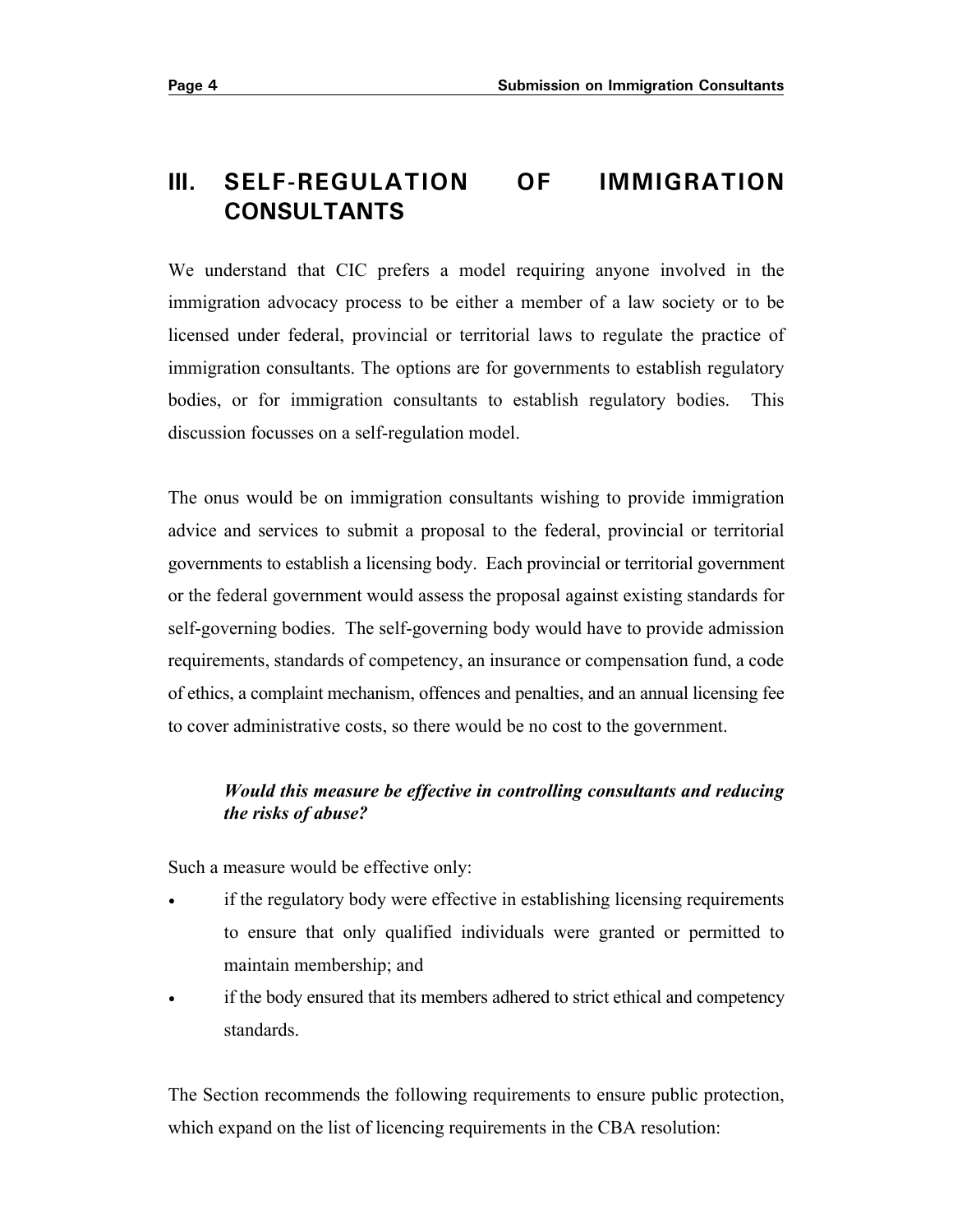- Entrance requirements should be based on demonstrated knowledge of immigration matters, including examinations to demonstrate knowledge of the *Immigration Act*, CIC policy and procedures, and practice ethics, including conflict provisions. The regulatory body must ensure that educational standards are similar to those of comparable licensed occupations and specifically to those of provincial or territorial law societies. It is anticipated that former CIC employees could write entrance examinations without necessarily attending entry-level education courses.
- Members must be Canadian citizens or permanent residents not subject to a removal order, and demonstrate fluent English or French language skills.
- The body must ensure that its members are of good character.
- Each member seeking admission should have a probationary period of at least one year before qualifying for full membership. Probationary members would act under direct supervision of a senior member of the body, who would assume full responsibility for the probationary member's actions.
- The regulatory body should create an advisory panel, such as exist for law societies, where members could consult on a confidential basis with senior members and would be encouraged to maintain the highest quality of practice. The advisory panel should include senior immigration consultants, lay members and members of a provincial or territorial law society.
- Sanctions for non-compliance to regulations must be real. The range of sanctions should include suspension, expulsion, fines, further educational requirements, or monitoring by another licensed member. Disciplinary measures should include a requirement that the regulatory body immediately report to CIC any immigration consultant disciplined for misrepresentation or fraud, suspended, subject to practice monitoring, or expelled.
- A compensation scheme must be established. This would be funded by annual membership fees, insurance levies and insurance policies purchased by the body.
- Clients with a complaint of incompetence or unethical behaviour against a member must have the right to make representations, to have a full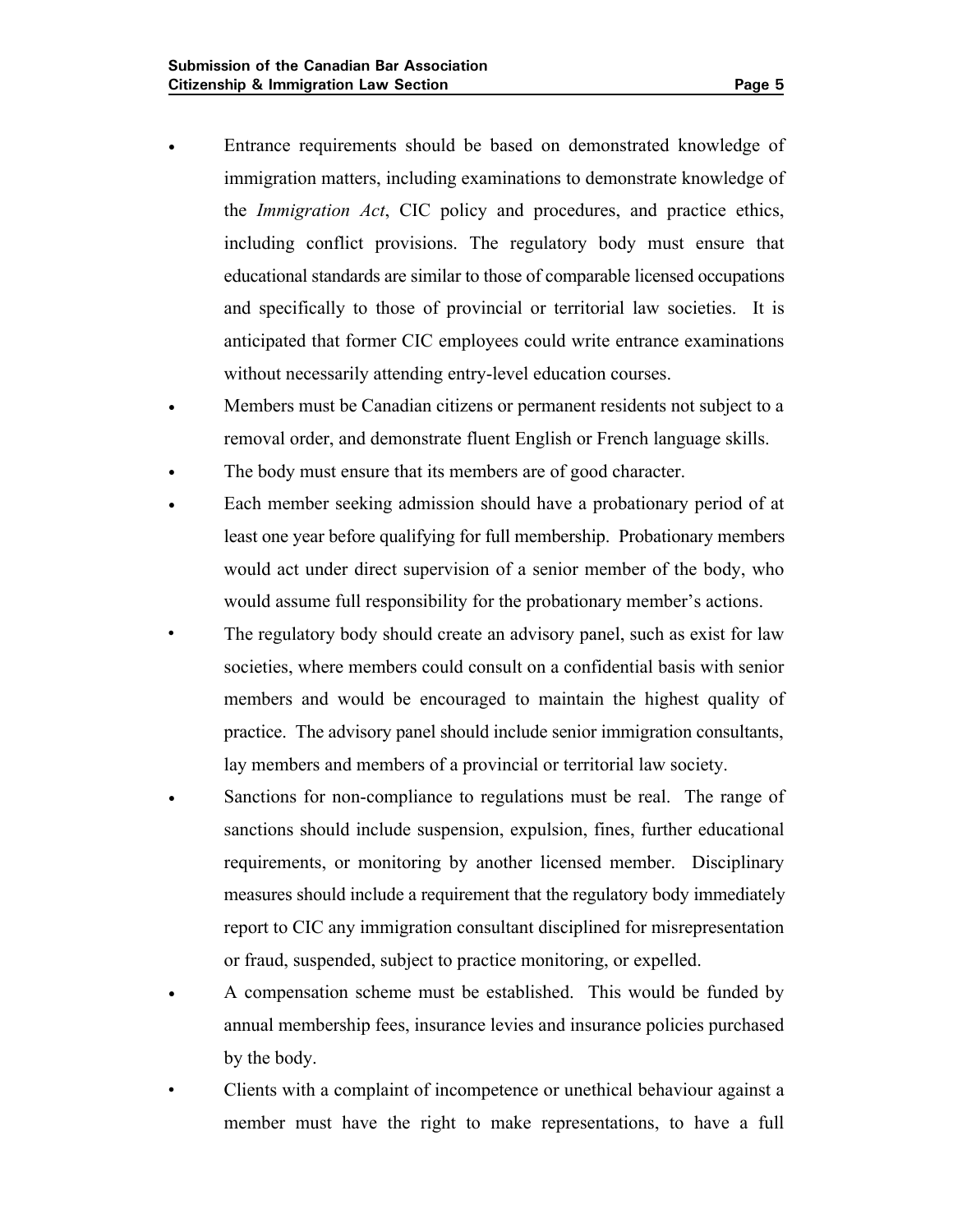investigation and a written decision and to an appeal mechanism within the regulatory body.

Finally, licensing regulations must be explicit and strictly adhered to. Any regulatory scheme must give protection equal to that of law societies regulating lawyers, which ensure that members in good standing have complied with high education, training and character standards and that members practice ethically and responsibly.

#### *How could extraterritoriality be ensured?*

The Section commends to CIC the registration model used by the United States Immigration & Naturalization Service (INS) as a practical mechanism to screen out unauthorized individuals from representing parties in immigration matters. Firstly, US legislation restricts counsel in immigration matters to lawyers and non-profit organizations, for written submissions and matters before administrative tribunals and courts.4 Secondly, the G-28 *Notice of Entry of Appearance as Attorney or Representative* must be submitted to the INS by all representatives.<sup>5</sup> Only a US citizen or alien lawfully admitted for permanent residence may execute this document. The INS need not communicate with any non-authorized representative.

By adopting the registration model, CIC could ensure that only lawyers, licensed immigration consultants or unpaid representatives of religious, charitable or social service organizations, who were Canadian citizens or permanent residents in good standing, could represent parties in proceedings under the *Immigration Act* to CIC or the IRB.

*Once the regulatory body is established by regulation, how will CIC and the IRB ensure that it will maintain strict standards?* 

<sup>4</sup> Title 8, US Code of Federal Regulations, 8 CFR 292.1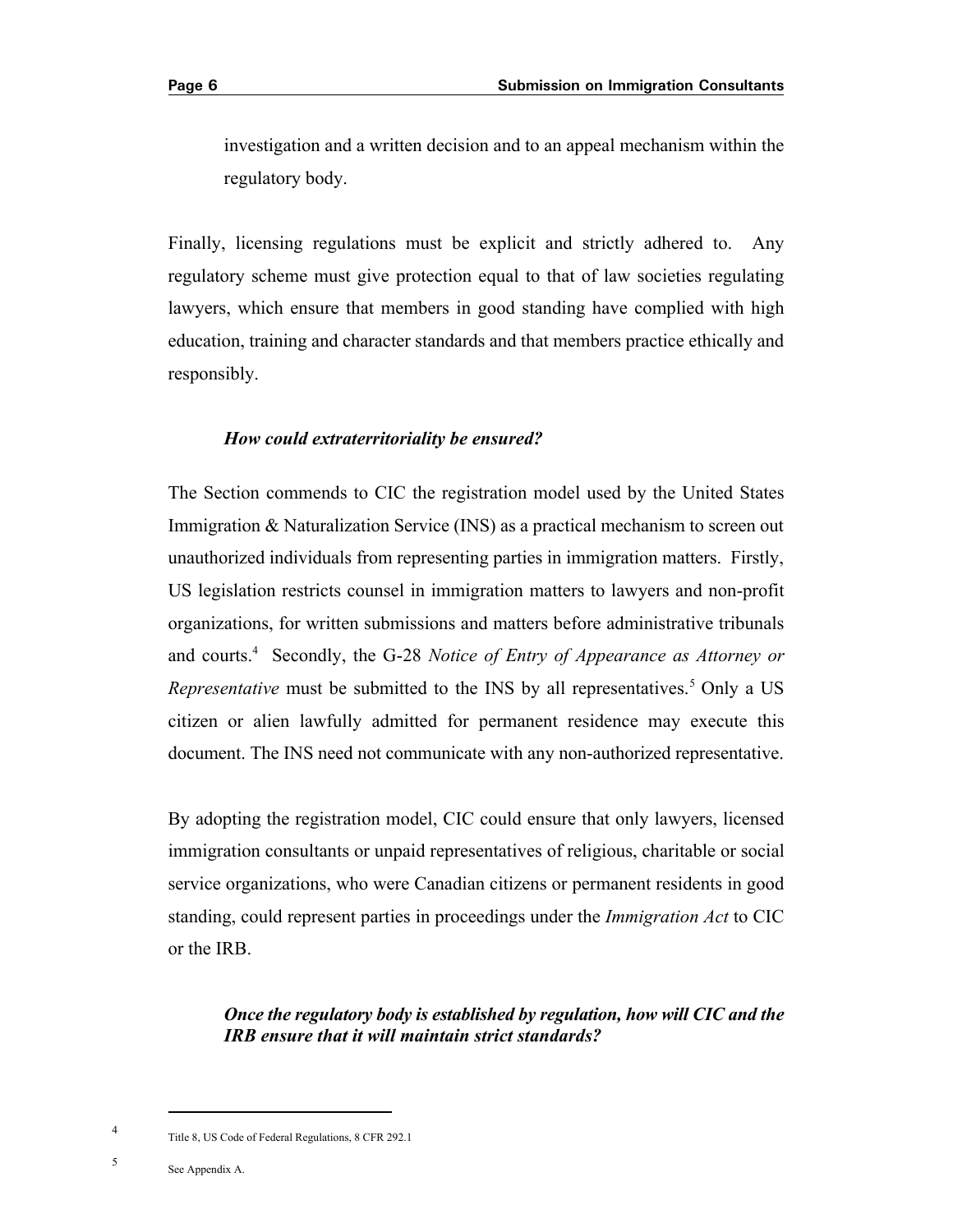The Section recommends that, where an immigration consultant is disciplined by the regulatory body, and the punishment is suspension, practice monitoring or expulsion, the body would be required to report the member to CIC. CIC would in turn revoke registration privileges of that person. Consultants subject to practice monitoring would have a member in good standing submit registration forms on behalf of the disciplined member's clients and take full responsibility as client representative. A consultant subject to sanctions and revocation of registration privileges should be motivated to adopt higher practice standards.

Another way to ensure compliance would be to impose a mandatory, substantial fine on consultants found to practise irresponsibly or unethically. A regulatory body will not want the expense of paying fines to dissatisfied clients from the insurance fund and will be motivated to expel those consultants or ensure that their practice improves. We recommend that consultants found liable should pay the costs of their disciplinary hearing and a portion of any fine imposed, as is required by lawyers.

An example of a professional liability insurance plan is that offered to members of the American Immigration Lawyers Association. Three types of liability protection are covered under the plan:

- *professional liability insurance* protects against charges of negligent acts, errors or omissions in rendering services in the professional capacity as an immigration lawyer;
- *personal injury liability insurance* protects the insured against charges of false arrest, detention or imprisonment, libel, slander or wrongful entry or eviction. This coverage is provided at no additional cost to the insured; and
- disciplinary proceedings coverage for defense expenses in disciplinary complaint/sanction against the insured. This is optional coverage with a separate premium. Various deductibles are available, beginning at \$1,000.

The regulatory body could provide a similar insurance plan for immigration consultants. In out view, there should be a mandatory insurance requirement for immigration consultants to practice.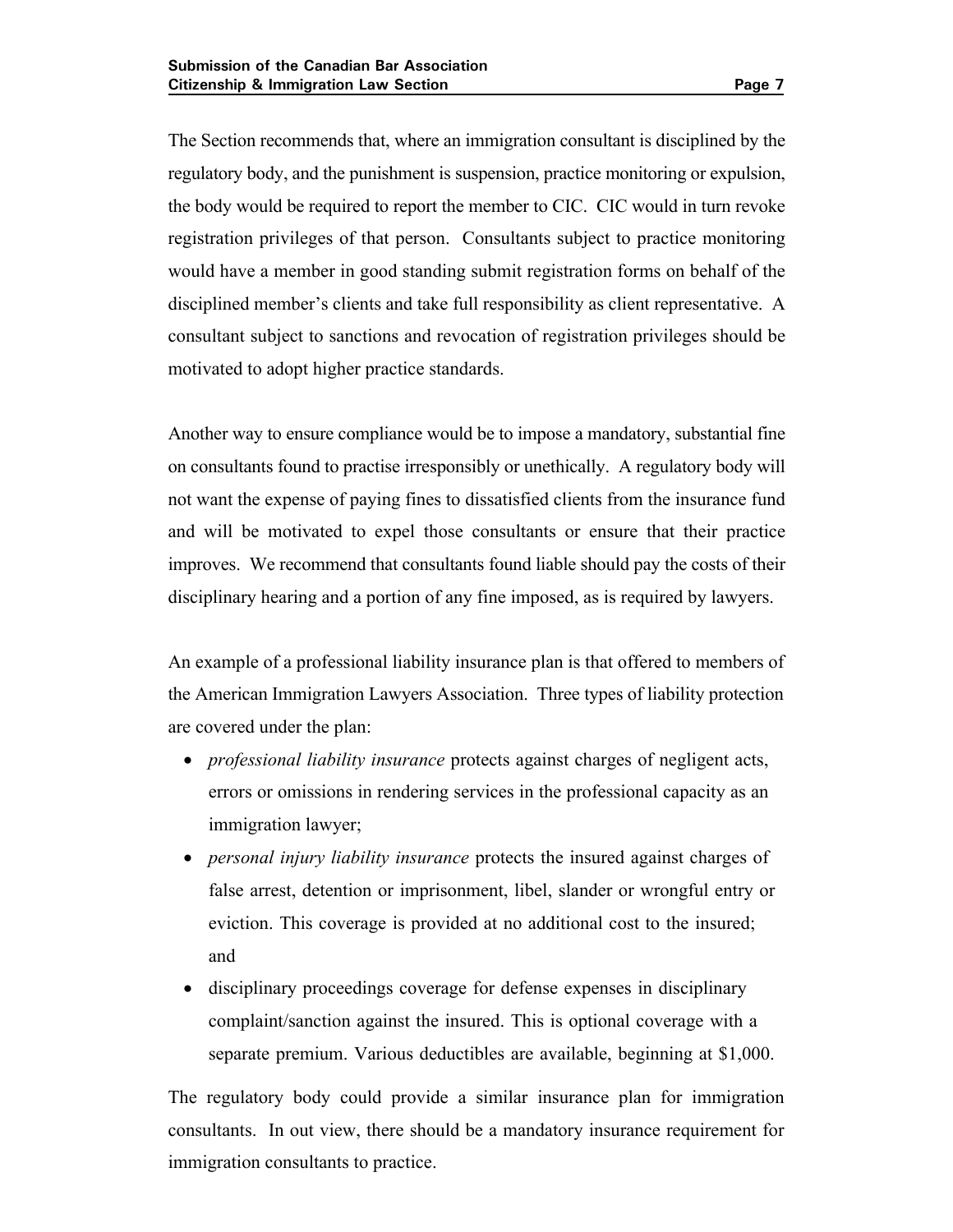A self-regulating body would thus ensure that incompetent or unscrupulous immigration consultants are either denied membership, improve their practice or are ultimately expelled.

#### *If the discussions with the associations of consultants proved unproductive, should CIC adopt the Australian model by setting up its own body to regulate consultants, despite the possible objections of certain provinces?*

We understand that CIC is also considering the option of government regulation of immigration consultants. Licensing of professions falls within the jurisdiction of provincial and territorial governments. However, the provinces and territories have shown no willingness to establish regulatory bodies to control immigration consultants.

In our view, CIC should not set up its own body to regulate consultants. Professionals must bear the responsibility to establish and maintain a regulatory body to monitor its members. The substantial costs should be borne by those who wish to benefit financially from the representing immigration clients, not from scarce tax dollars. CIC resources are better devoted to its primary responsibility to administer the *Immigration Act*, including timely processing of immigrant and non-immigrant visa applications.

If immigration consultants are not willing to effectively self-regulate, then the public interest is far better protected by legislating to limit immigration practice to members of a provincial or territorial law society.

## **IV. OTHER PUBLIC PROTECTION ISSUES**

*How can CIC ensure that lawyers specializing in immigration will have to meet the same rigorous education and training admission standards that are contemplated in order to practice in the field.* 

Lawyers are regulated by their respective law societies and any issue of individual competency can and must be addressed directly to that lawyer's law society. The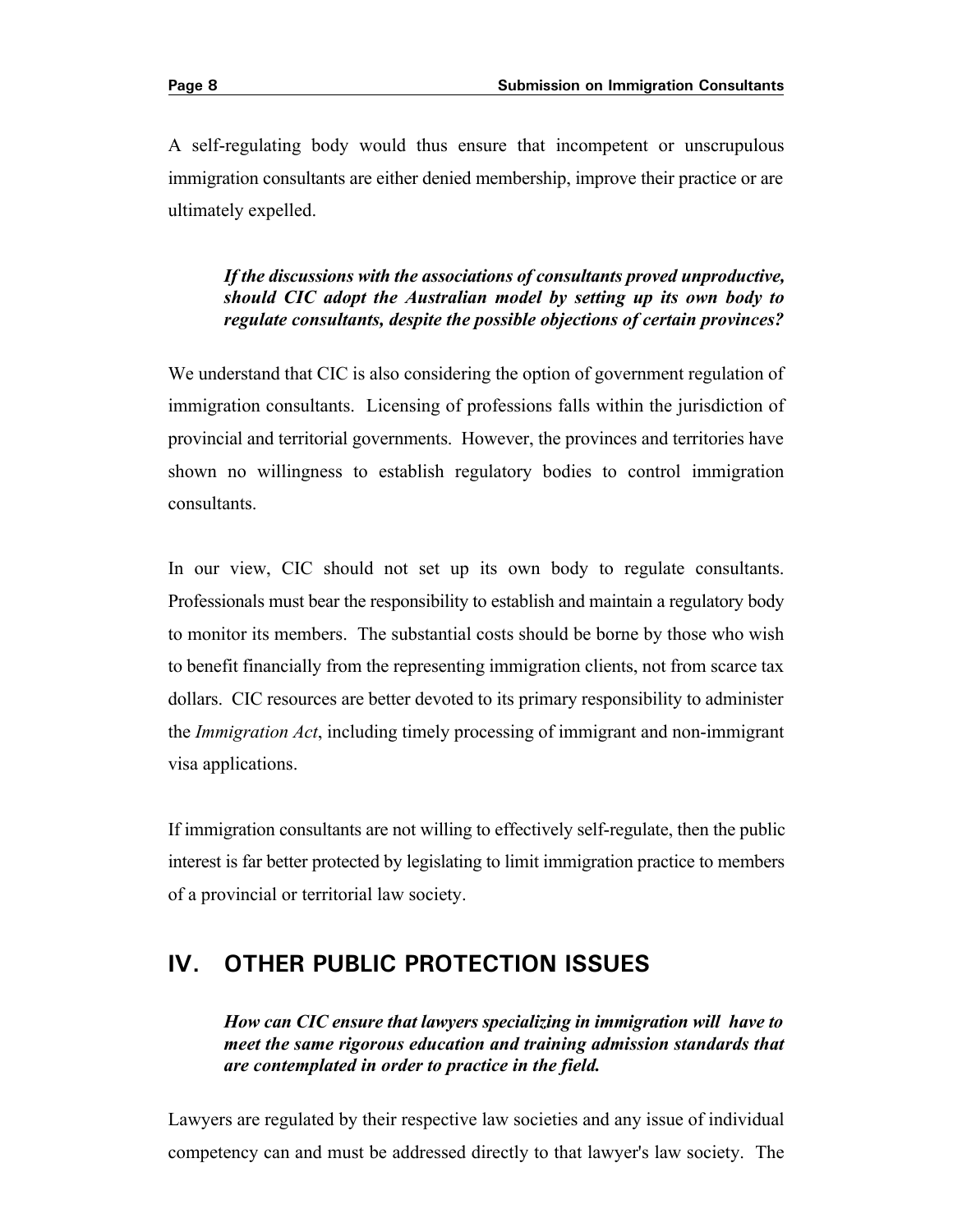Section continues to encourage CIC to report lawyers to their respective law societies for any allegation of unprofessional conduct in representing clients or for behaviour unbecoming a member of the bar.

CIC authority to impose standards on lawyers may hinge on a Supreme Court of Canada decision in *Law Society of British Columbia v. Mangat.* In 1993, the British Columbia Law Society sought an injunction under the *Legal Professions Act* against an immigration consultant until he became a member in good standing of the Law Society, and a permanent injunction against the agents, officer and directors of his consultant firm to prohibit its members from practising law. The *Legal Professions Act* prohibits any one from practising law within the province unless that person is a member in good standing of the Law Society of British Columbia. The *Immigration Act* permits a person appearing before two of three Divisions in the IRB to be represented by a barrister or solicitor or other counsel. The injunctions were granted in the British Columbia Supreme Court in August 1997.

The British Columbia Court of Appeal allowed an appeal in November 1998. The majority decision determined that the restrictive provisions in the *Legal Professions Act* and the sections in the *Immigration Act* are valid but conflicting. The Court determined that the constitutional doctrine of "paramountcy" applies: to the extent that a federal law and a provincial law conflict, the provincial legislation is inoperative and not applicable. Thus, the consultant would, by operation of the *Immigration Act*, be permitted to represent a party before the Adjudication Division and the Convention Refugee Determination Division. MacKenzie, J. pointed out that representation is limited only to the two specific activities in the *Immigration Act*.

MacKenzie, J. said that the Law Society "might be entitled to an injunction restraining activities within the scope of the *Legal Profession Act* but beyond the scope of the *Immigration Act* protection." However, the limited injunction question was not put to the Court and no decision was rendered on that point.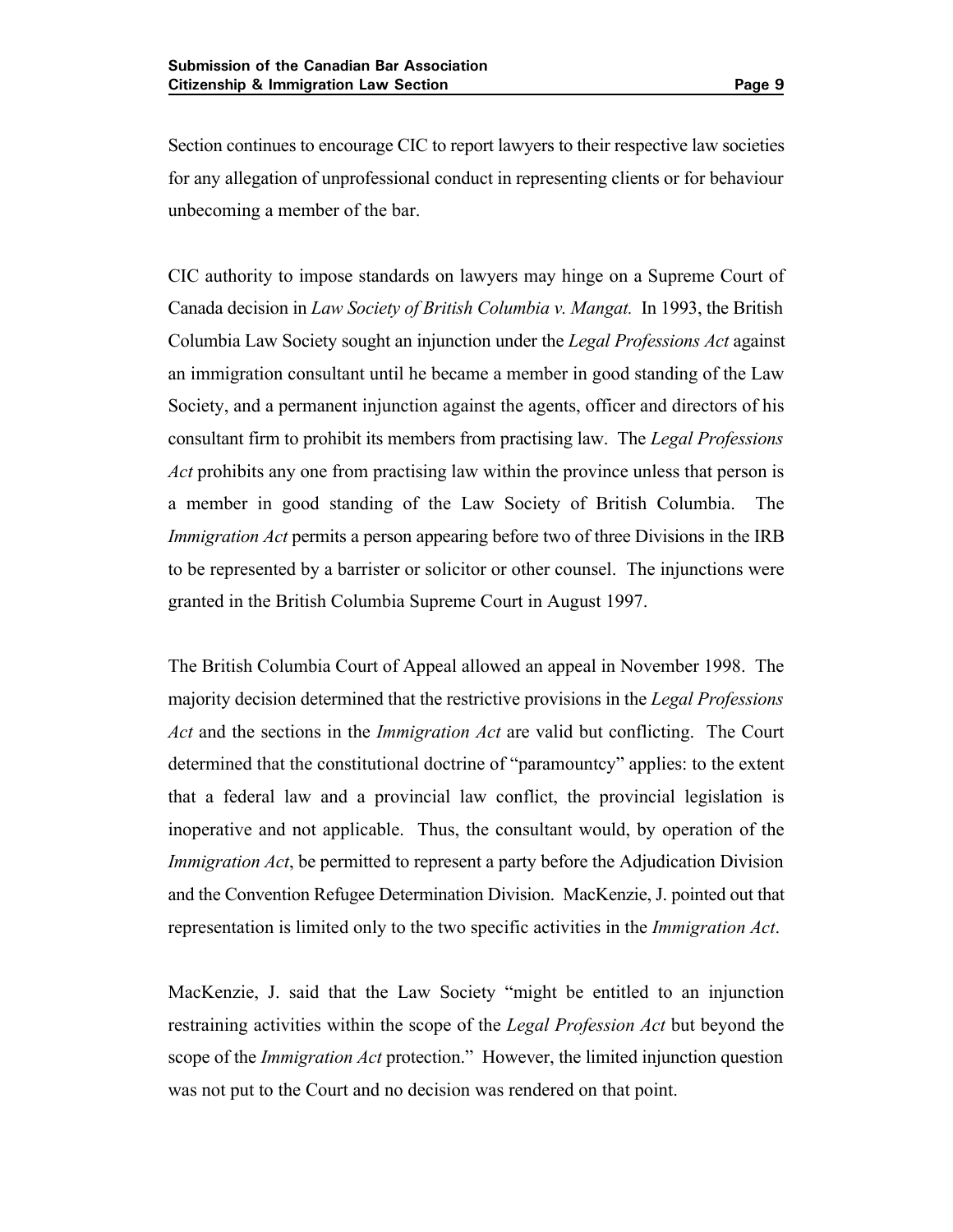The Law Society of British Columbia has sought leave to appeal to the Supreme Court of Canada and a decision is expected soon.

Regardless of the ultimate outcome of the *Mangat* case, the Section strongly opposes any proposal that CIC impose qualifications on lawyers in good standing, who are already subject to the disciplinary measures of their respective law societies.

That said, the Section is equally concerned that the quality of representation for clients is high and that the best interests of the public are served. Therefore, the Section is willing to work with CIC in devising voluntary education and training standards for immigration lawyers, consistent with those expected of licensed immigration consultants. Lawyers will be motivated to participate in such training and education if CIC recognizes them as knowledgeable in the field of immigration law and accords them due respect as they represent their clients.

If CIC uses a training and education system as a mechanism to delay processing the cases of lawyers who do not participate, or does not recognize the expertise of participating lawyers, the system will fail. If the system provides a benefit in client representation, it will succeed in its objective to ensure high quality lawyer representation.

#### *Is adequate use made of a system of compensation, financial or other, for dissatisfied clients who have retained a lawyer or consultant?*

Clients dissatisfied with their immigration lawyer can always complain to the lawyer's licensing body. Law societies have a legislated responsibility to investigate each complaint regardless of its merit. The complainant has an opportunity to make detailed submissions, as does the lawyer. The law society must render its decision in a timely fashion. If misconduct is determined, the law society must discipline the offending lawyer. Penalties range from reprimands for mild misconduct, to re-education requirements, fines, practice monitoring, suspension and disbarment. Thus, a client has real recourse against poor representation from a lawyer.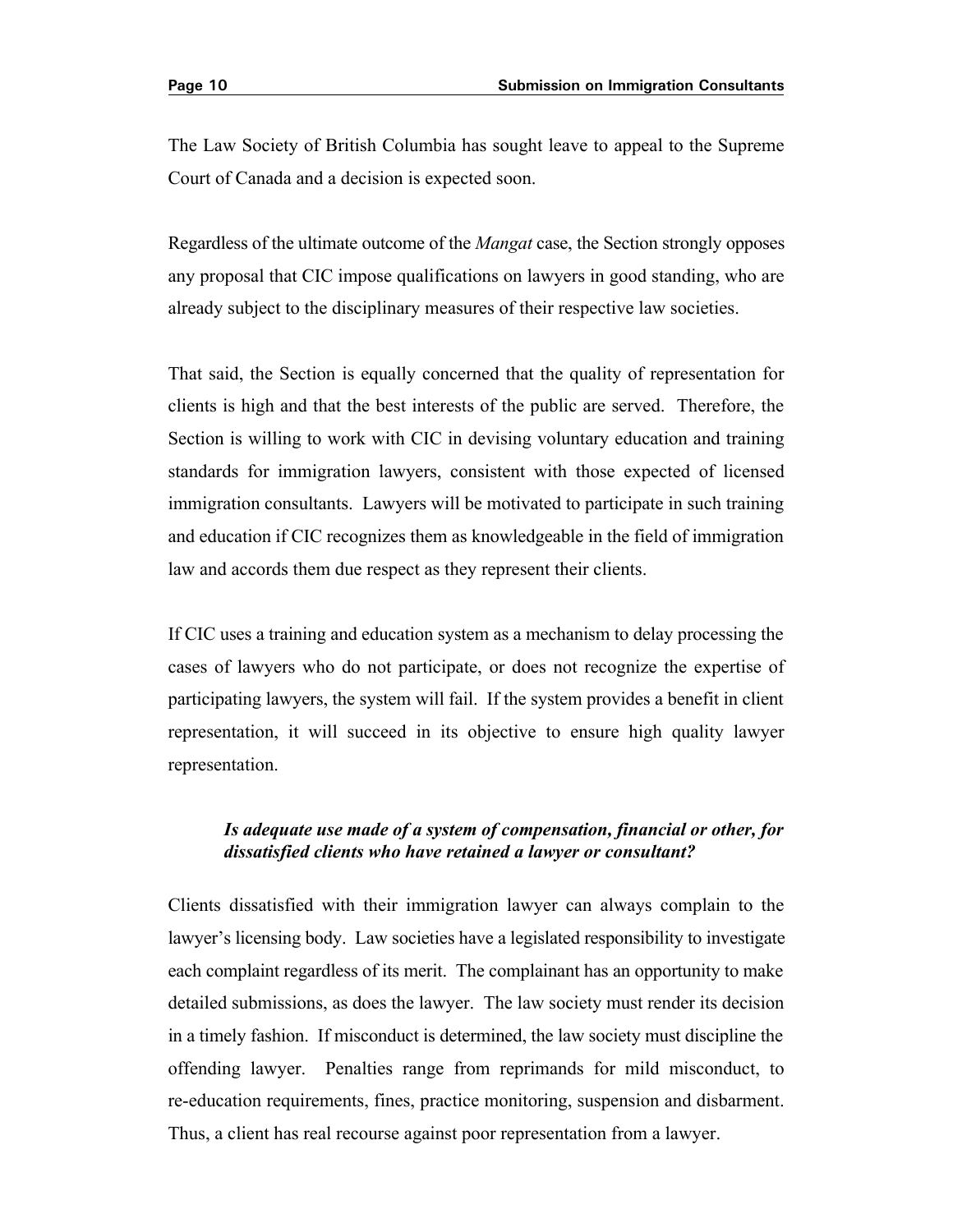Without regulation, there is no real recourse for a client against poor consultant representation.

A practical method of recourse is currently used, although it is difficult to determine how widespread the practice is. Many consultants and lawyers act on a "guaranteeof-product" basis rather than "fee-for-service". The immigration practitioner contracts that fees are refundable if the client does not receive the objective, that is, an immigrant or temporary visa. This provides some assurance that the lawyer or consultant will represent the client to the best of their ability.

#### *Does CIC presently have a responsibility to require that immigration consultants are regulated in the practice of immigration law?*

In our view, the federal government, through CIC, has a duty to the public it serves to ensure that immigration consultants are regulated to the same level as lawyers in those areas it has decided non-lawyers should be permitted to act.

As the *Immigration Act* currently stands, immigration consultants have the right to represent clients before two levels of the IRB. Immigration consultants have also taken the position that they are permitted to practice immigration law generally. However, clients have no recourse against incompetent or unscrupulous consultants other than costly civil remedies or criminal charges. For the majority of immigration clients who are located outside of Canada, civil and criminal remedies are so impractical as to be without any real effect.

On the other hand, clients represented by lawyers in good standing with their law societies have real recourse against poor legal advice.

Other countries are looking to control the activities of immigration consultants. For example, Taiwan adopted legislation to create a new department responsible to regulate consultants in April 1999. This entity has already adopted regulations regarding legal guarantees to be provided by consultant to clients, performance